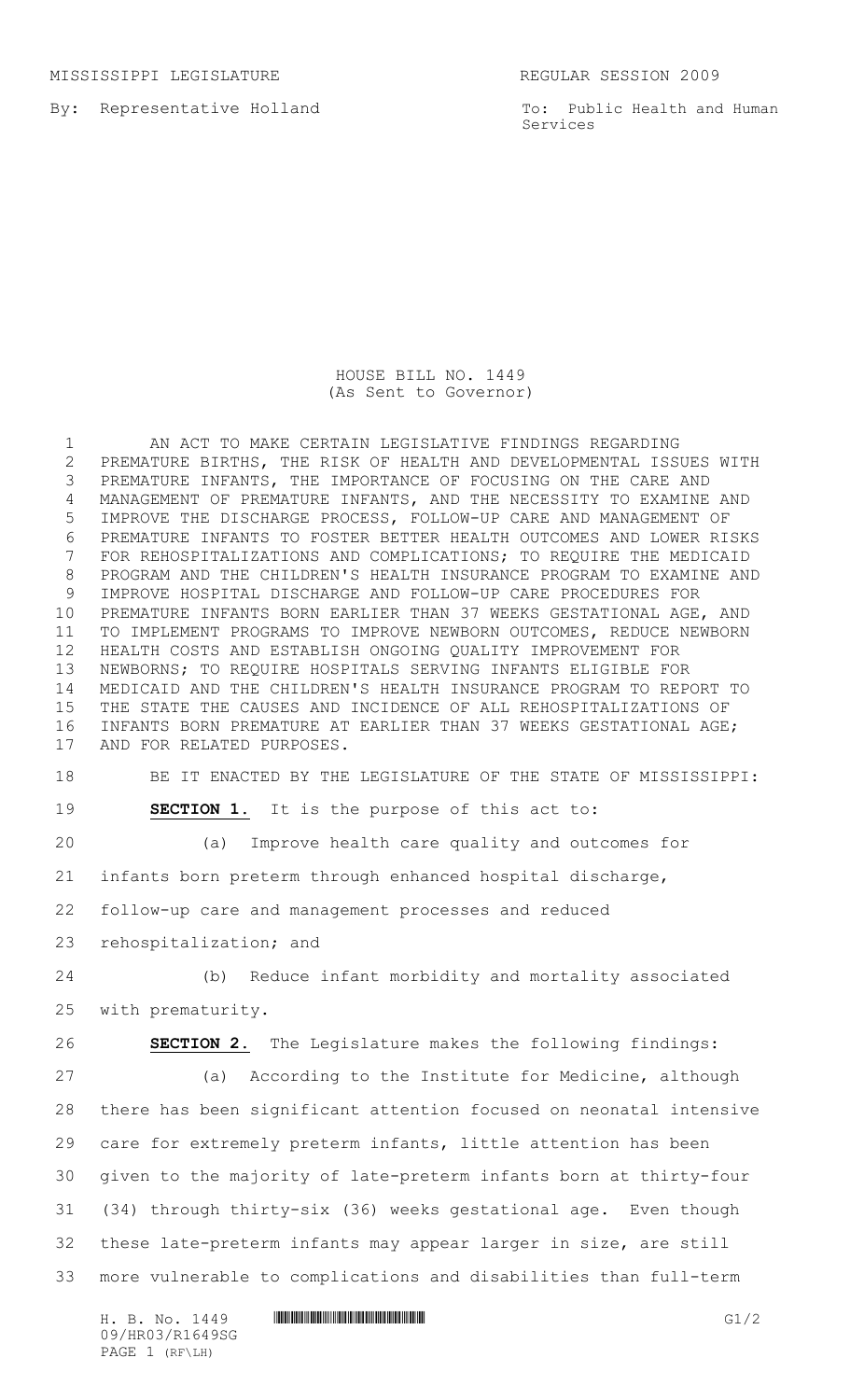infants. All babies born premature, including late-preterm infants, are at risk for a host of health and developmental issues that can last into and sometimes beyond childhood.

 (b) Premature births are rising in Mississippi: eighteen and eight-tenths percent (18.8%) of Mississippi births were preterm in 2005, and premature births increased twenty-two percent (22%) in Mississippi between 1995 and 2005.

 (c) In Mississippi, premature birth rates were highest in African Americans twenty-two and four-tenths percent (22.4%) followed by Whites fifteen percent (15%) and Hispanics thirteen and six-tenths percent (13.6%) in 2002-2004.

 (d) Mississippi Medicaid paid for fifty-five and eight-tenths percent (55.8%) of all births in 2002.

 (e) The direct employer health care cost for premature infants in their first year are fifteen (15) times greater than healthy full-term infants: Forty-one Thousand Six Hundred Ten Dollars (\$41,610.00) versus Two Thousand Eight Hundred Thirty Dollars (\$2,830.00).

 (f) There are no standardized procedures for hospital discharge and follow-up care of premature infants. As a result, babies born premature may leave the hospital after birth without adequate discharge and follow-up care plans in place to ensure they receive appropriate care to address their special health needs once they are home in their community.

 (g) Although there is growing evidence that late-preterm infants are at increased risk for morbidity and mortality compared to full-term infants, late-preterm infants may not be identified or managed any differently than full-term infants.

 (h) Without organized discharge care plans, premature babies are more likely to experience gaps in health care. These infants require diligent evaluation, monitoring, referral and

H. B. No. 1449 \*HR03/R1649SG\* 09/HR03/R1649SG PAGE 2 (RF\LH)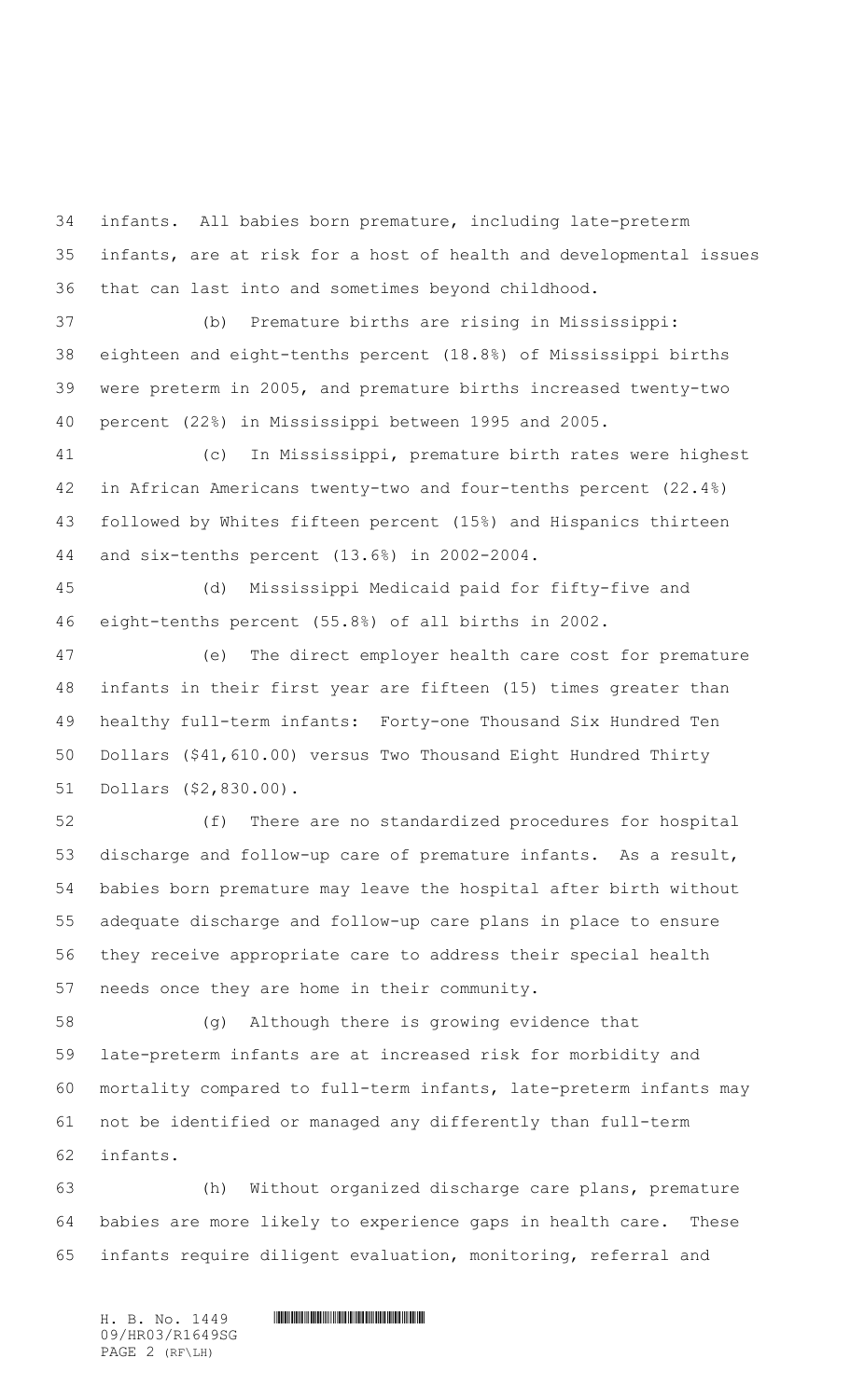early return appointments for both post-neonatal evaluation and also continued long-term follow-up care.

 (i) It is important to focus on the care and management of premature infants because the number of babies born premature at less than thirty-seven (37) weeks gestational age continues to grow in the United States with an increase of twenty percent (20%) since 1990 and nine percent (9%) since only 2000.

 (j) In 2005, twelve and seven-tenths (12.7%) of all births were premature at less than thirty-seven (37) weeks gestational age, or more than five hundred twenty-five thousand (525,000) infants.

 (k) The increase in premature birth rates in recent years is primarily associated with a rise in late-preterm births (thirty-four (34) through thirty-six (36) weeks gestational age), which has increased twenty-five percent (25%) since 1990 and account for seventy percent (70%) of all preterm births. Although multiple births have contributed to this rise, substantial increases in preterm birth rates, and especially late-preterm rates, have occurred because of singleton birth rates since 1990.

 (l) Several studies have found that late-preterm infants have greater morbidity and mortality than full-term infants.

 (m) Late-preterm infants have a mortality rate that is three (3) times greater than full-term infants, with the highest risk occurring during the neonatal period.

 (n) Late-preterm babies have significant differences in clinical outcomes than full-term infants during the birth hospitalization, including greater risk for temperature instability, hypoglycemia, respiratory distress, and jaundice. (o) Late-preterm infants have higher rates of rehospitalization during their first full year of life compared to full-term infants.

H. B. No. 1449 \*HR03/R1649SG\* 09/HR03/R1649SG PAGE 3 (RF\LH)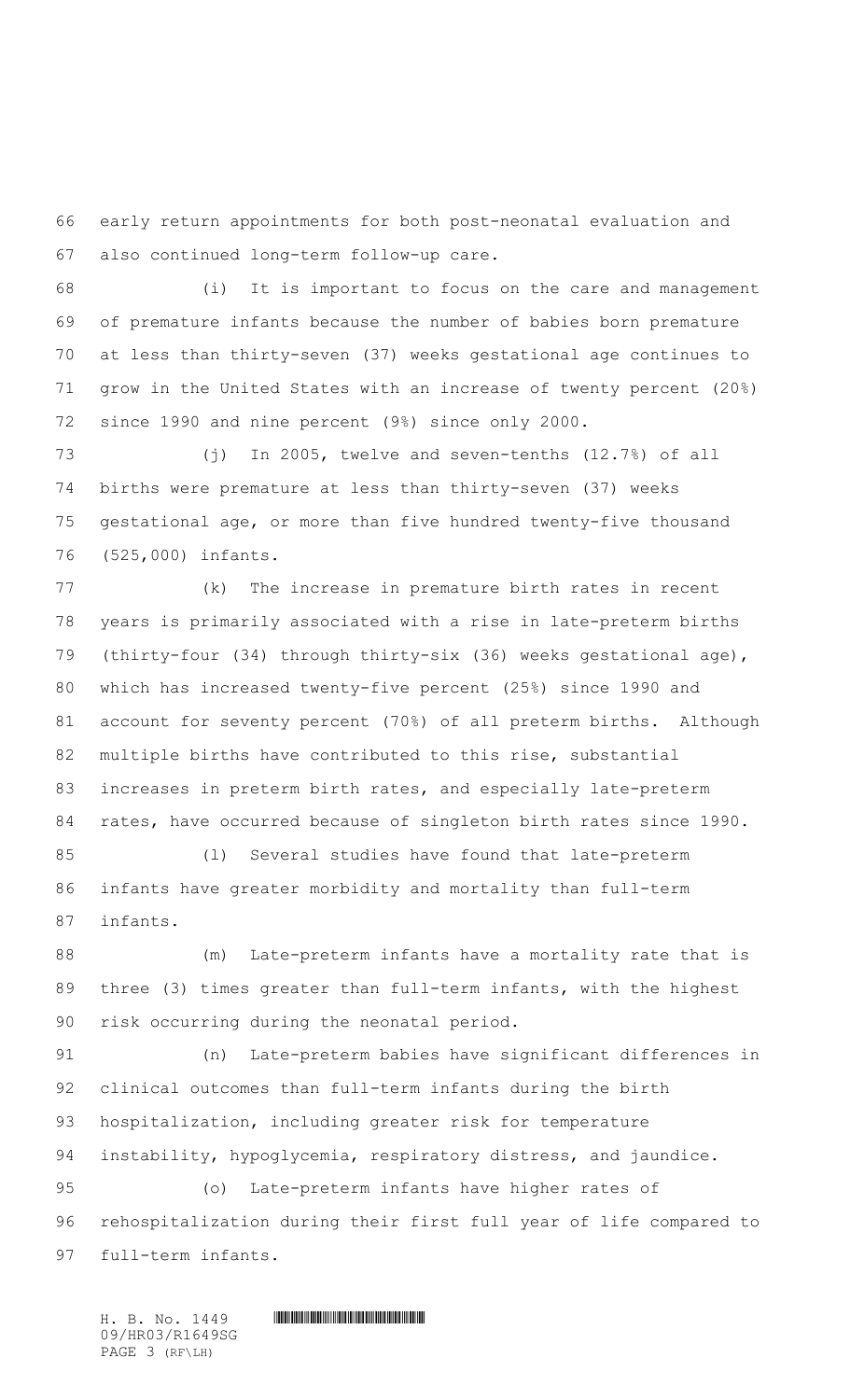(p) The costs of premature births are significant: For the initial hospitalization after birth, the average length of stay for full-term infants was two and two-tenths (2.2) days and the average cost was Two Thousand Eighty-seven Dollars (\$2,087.00), whereas late-preterm infants had a substantially longer average stay of eight and eight-tenths (8.8) days and cost of Twenty-six Thousand Fifty-four Dollars (\$26,054.00). The average cost for late-preterm infants in their first year of life was Thirty-eight Thousand Three Hundred One Dollars (\$38,301.00) versus Six Thousand One Hundred Fifty-six Dollars (\$6,156.00) for full-term infants. Late-preterm infants had higher costs across every type of medical service category compared to full-term infants, including inpatient hospitalizations, well baby physician office visits, outpatient hospital services, home health care services and prescription drug use.

 (q) The most frequent causes of rehospitalization for late-preterm infants are RSV bronchiolitis, bronchiolitis (cause unspecified), pneumonia (cause unspecified), esophageal reflux and vascular implant complications.

 (r) Because all premature infants, and especially late-preterm infants born at thirty-four (34) through thirty-six (36) weeks gestational age, have higher risks for medical complications and rehospitalizations compared to full-term infants, stakeholders should examine and improve the discharge process, follow-up care and management of these infants to foster better health outcomes and lower risks for rehospitalizations and complications.

 **SECTION 3.** (1) The Mississippi Medicaid Program and the Children's Health Insurance Program, in consultation with statewide organizations focused on premature infant healthcare, shall:

 $H. B. No. 1449$  HR03/R1649 **EDG**\* (a) Examine and improve hospital discharge and follow-up care procedures for premature infants born earlier than

09/HR03/R1649SG PAGE 4 (RF\LH)